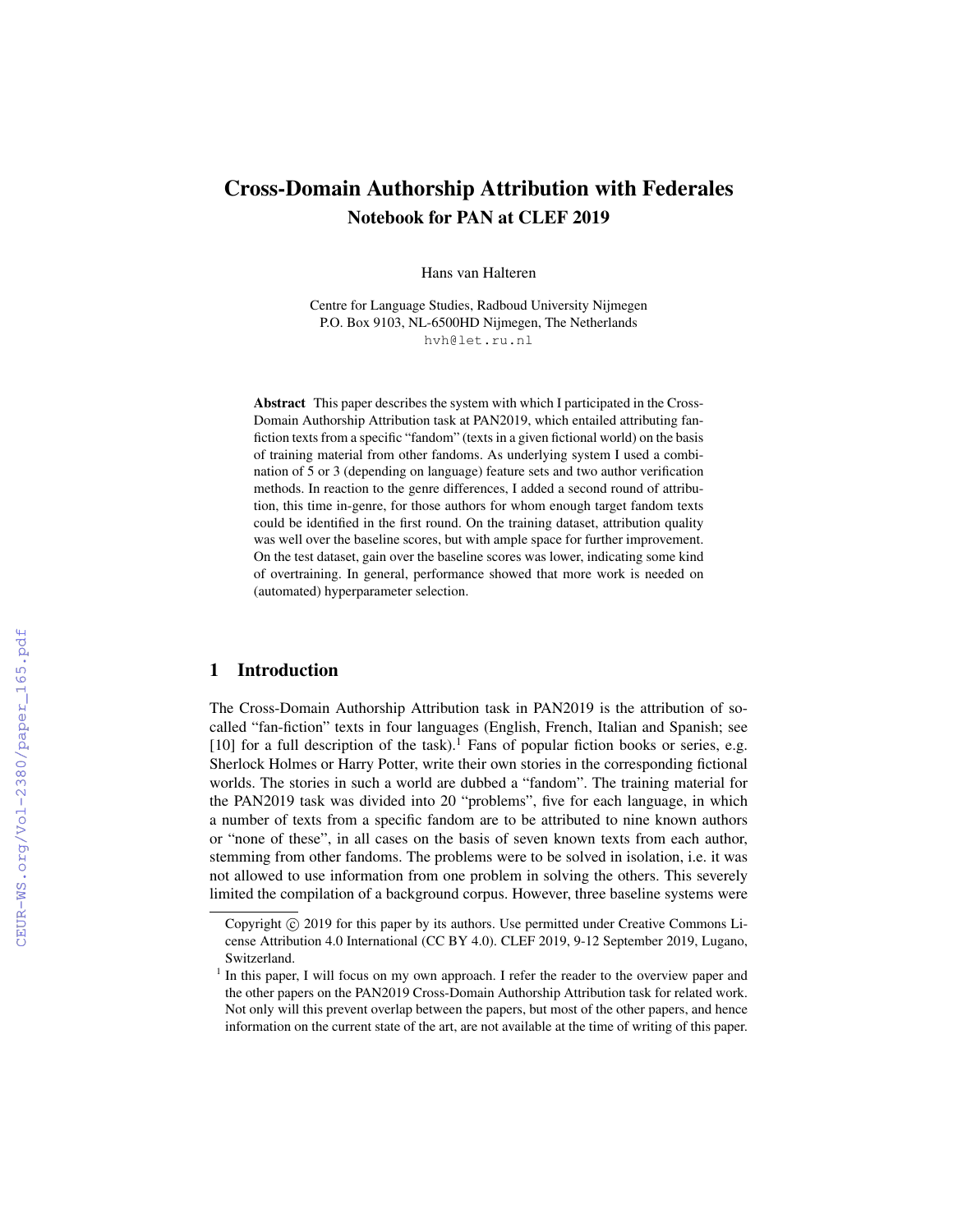also provided, one of which (the Impostor baseline[11]) was supported with a set of 5,000 texts per language, from various (unknown) fandoms and authors, which could serve as a background corpus. The unknown texts for each problem also contained texts from other authors than the nine given ones. The number of such texts was 20%, 40%, 60%, 80% and 100% of the number of texts by the target authors. Although it seemed likely that the test material would have a similar composition, this was not specified.<sup>2</sup>

Authorial style might or might not have been adapted to the style of the emulated book(s), but it is likely that the language use was influenced by topic and general genre. In authorship attribution, it is well-known that the difficulty of the task is much higher if unknown texts are from a different genre than the known texts. In the current task, we seemed to be somewhere in between, as all texts were fiction. However, the fact that all unknown texts were from the same fandom might have pushed the language use in a similar direction for all authors, adding an additional confounding factor.

My approach for this task<sup>3</sup> built on earlier work on authorship and other text classification tasks, which used to be published under the name Linguistic Profiling, which because of ambiguity of that term has now been replaced by the working title "Feature Deviation Rating Learning System" (henceforth *Federales*). Although the full name implies a specific learning technique, the acronym already indicates my predilection for combination approaches. Which form of combination was used in this task is described below (Section 3).

On top of the basic verification system, I wanted to add some way to deal with the genre differences. A first idea was to model each fandom and learn how a specific author behaved in relation to these fandom models. If relative behaviour were consistent between fandoms, correction factors could be applied to target fandom measurements, hopefully leading to a better attribution. However, there was insufficient material outside the known texts to follow this strategy.<sup>4</sup> A second option was to ignore all features that appeared to be affected by genre (i.e. fandom). In a small pilot study on English, it turned out that so many features were removed that attribution quality went down rather than up.<sup>5</sup> In the end, I did not attempt to apply corrections to the feature measurements. Instead, I took the authors for which a sufficient number of texts was identified with (relatively) high confidence, and used those texts as known texts for a verification model within the target fandom. For those authors, the in-genre models were then used, whereas the other authors had to be attributed with the cross-genre model, albeit with

<sup>&</sup>lt;sup>2</sup> And therefore I did not use this expectation in building my system.

 $3$  I also participated in the Author Profiling task. The differences in handling the two tasks were such that I preferred to describe the other task in a separate paper[7]. The main difference is that here I used verification, and for profiling comparison. Despite that, there will obviously be some overlap between the papers.

<sup>&</sup>lt;sup>4</sup> As it is very unlikely that the same authors will be active in the same combinations of fandoms, the known texts were usually from various fandoms. The only other source was the set of 5,000 sets by unknown authors per language, but this as well was too fragmented for proper modeling. I hope the organisers will make more data available after the workshop, so that I can investigate author behaviour over various fandoms.

<sup>&</sup>lt;sup>5</sup> It must be said that this pilot was in the initial phases of the work on the task. It may well be that the approach would be viable in the circumstances provided by the final system. Again, future work is a definite option.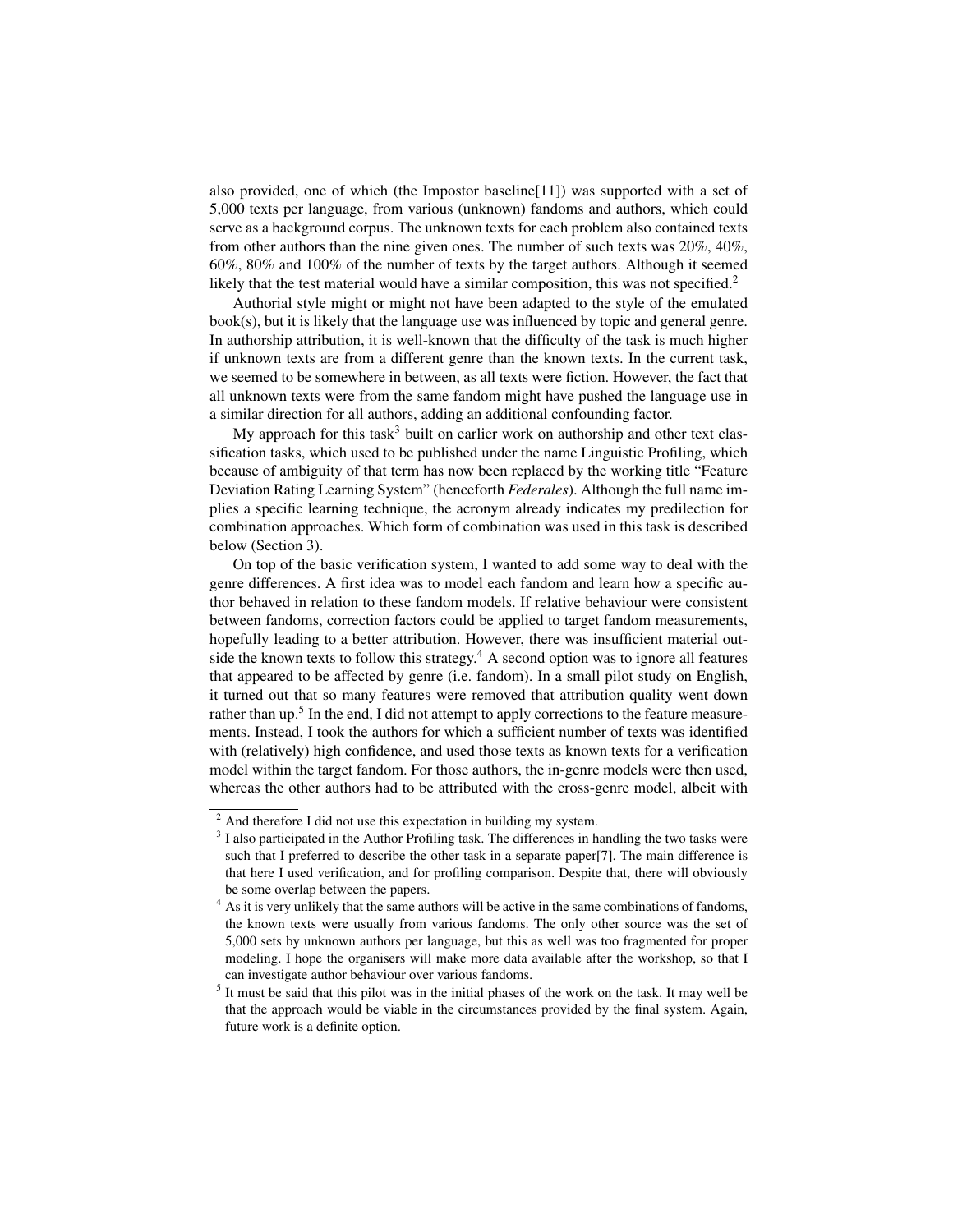| Stiles | <b>NNP</b> | Je           | PP1CSN0 |
|--------|------------|--------------|---------|
| had    | <b>VBD</b> | sais         | VMIP1S0 |
| been   | <b>VBN</b> | que          | CS      |
| the    | DT         | le           | DA0MS0  |
| one    | CD         | jour         | NCMS000 |
| to     | TO         | venu         | VMP00SM |
| say    | VB         | les_autres   | PIOCPO0 |
| they   | PRP        | maisons      | NCFP000 |
| needed | <b>VBD</b> | seront       | VMIF3P0 |
| to     | TO         | derrière     | SP      |
| qet    | VB         | toi          | PP2CS00 |
| out    | IN         | $\mathbf{r}$ | Fс      |
| оf     | ΙN         | professeurs  | NCMP000 |
| town   | ΝN         | et           | CC      |
| first  | <b>RB</b>  | élèves       | NCCP000 |
|        | ٠          | ٠            | Fp      |

Figure 1. Example POS taggings for English and French

the additional knowledge that some competing authors could be ruled out on the basis of the in-genre verification.

An additional complication of the shared task was that the final evaluation was in the form of a blind test using TIRA[15]. My main approach on earlier projects was a careful investigation of (the known texts of) each individual problem, followed by a manual combination of the most promising components and system settings. Given that there was insufficient time to fully automate this procedure, I was forced here to choose components (and hyperparameters) for all the (probably varied) test data at once, without having access to the known texts or even knowledge of the involved genres. Moreover, in the development of the current software, I had not yet reached the state of an integrated system, which was obviously needed for TIRA. In the end, complications in building the integrated system took away much time that could have been used on better system tuning.

In the next sections, I first describe the features I used (Section 2), the verification techniques (Section 3) and how all this fitted together into a full system (Section 4). After this I continue with performance measurements (Section 5) and a short discussion to conclude the paper (Section 6).

### 2 Feature Extraction

For English, I used both surface and syntactic features. The simplest type was that of the character n-grams, with n from 1 to 6, which were counted directly on the raw text. For all other types, I analysed all texts with the Stanford CoreNLP system[12].

From the POS tagging, of which an example is shown on the left side of Figure 1, I extracted token n-grams, with n from 1 to 3. Each position in the n-gram was taken by the word itself, the POS tag or the word's group. The latter was looked up in a list of word groups deemed relevant for authorship attribution, which I had available only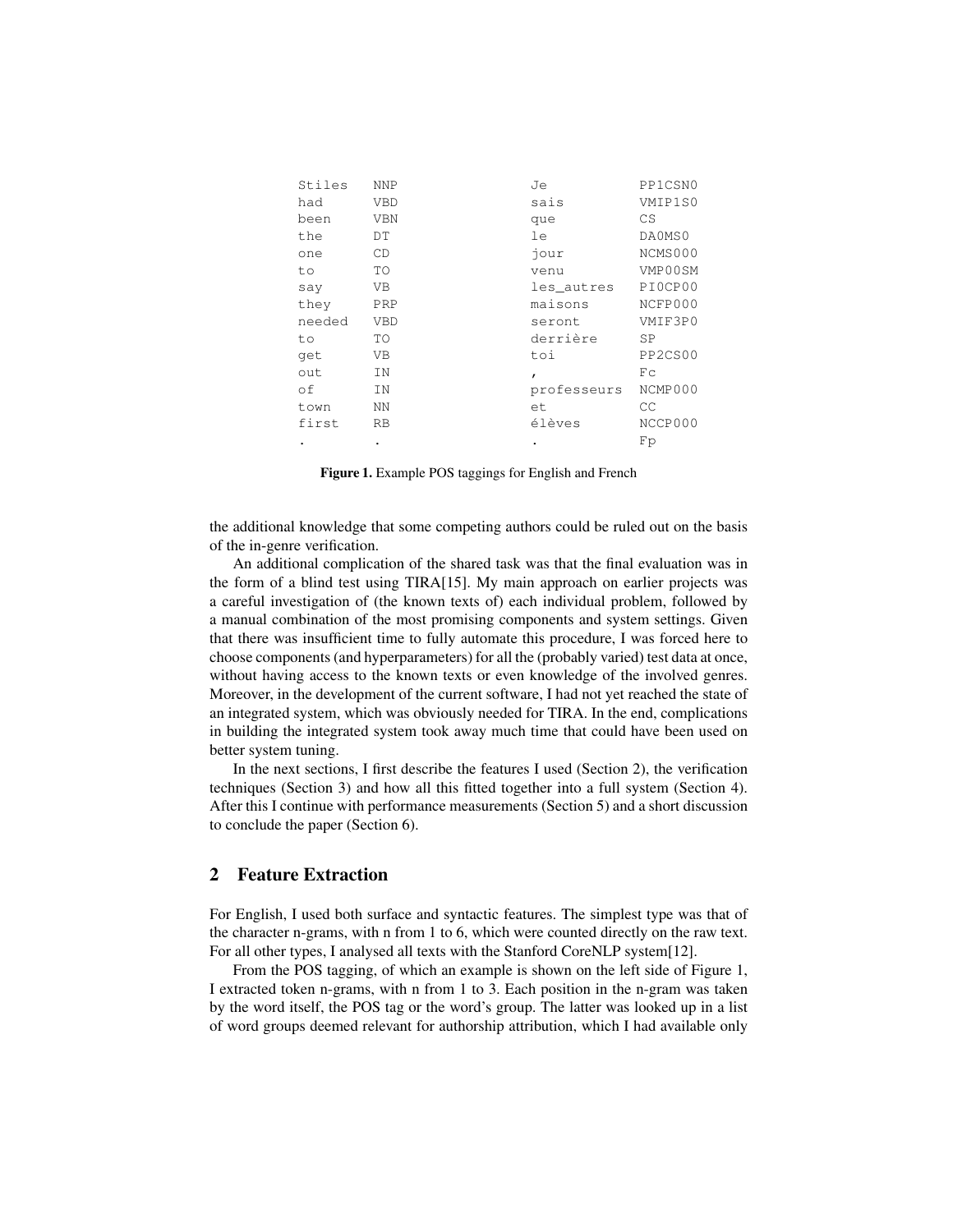#### Table 1. Feature types.

| Feature type Example |                           | Explanation                                                |
|----------------------|---------------------------|------------------------------------------------------------|
| Character            | $CG1$ .                   | a period                                                   |
| $n$ -grams (lex)     | CG6 ed~to~                | word ending in ed followed by to and more space            |
| Token                | WF and                    | the word and                                               |
| n-grams (lex)        | T3 PGW VBG GrpADVgely at  | <i>ing-participle, followed by an adverb ending in -ly</i> |
|                      |                           | and the word at                                            |
| Token                | WFV midfnn                | a mid-IDF-range singular common noun                       |
| n-grams (abs)        | T3V_PWW_DT_LIDFNN_ofIN    | a determiner followed by a low-IDF-range singular          |
|                      |                           | common noun and the word of as a preposition               |
| Syntactic            | SCWV DT alldt             | the word all used as a determiner                          |
| $n$ -grams (lex)     | SCFFCCLV NP NPDT DT(aDT)  | a noun phrase with determiner $a$ and                      |
|                      | NPPO PP(ofIN)             | a postmodifying prepositional phrase with preposition $of$ |
| Syntactic            | SCFFCCLV S SU NP(HIDFNNP) | a sentence in which the subject is a high-IDF-range        |
| n-grams (abs)        | V VP(GrpVrepx)            | proper noun and the main verb a reporting verb             |
|                      | SRFC VP AVB MD            | a verb phrase which consists of a modal verb,              |
|                      | A AVP MVB VB              | an adverb phrase and a main verb                           |

for English and which contained reporting verbs and various types of adverbs.<sup>6</sup> The token n-grams were generated in two forms. The lexical form (lex) included the words themselves. In the abstract form (abs) the words were replaced by an indication of their IDF value (low, middle or high) if their IDF exceeded a certain value.<sup>7</sup> In this way, the abstract features were supposed to reflect the language use of the author rather than the topics discussed.

The CoreNLP system also yielded a dependency analysis. However, as the dependency structure was less amenable to variation studies than a constituency structure, I first transformed the trees, aiming for a representation similar to that in the TOSCA Project<sup>[1]</sup>.<sup>8</sup> Apart from restructuring the tree, the transformation program lexicalized the analysis by percolating the head words upwards. As an example the parse of the (English) sentence in Figure 1 is shown in Figure 2. From these transformed trees, syntactic features were derived, namely slices from the trees representing presence of constituents, dominance and linear precedence, as well as full rewrites. Again a lexical and an abstract form were generated, this time with the word (or IDF indication) concatenated with the POS tag.<sup>9</sup> An overview of the feature types, with examples for English, is given in Table 1.

<sup>&</sup>lt;sup>6</sup> The list was created during work on author recognition on texts from the British National Corpus[2] and was still under development.

<sup>&</sup>lt;sup>7</sup> IDFs were calculated on the texts in the British National Corpus.

<sup>8</sup> Unfortunately, the parser(s) from that project are (currently) unavailable.

 $9$  Unfortunately, there is no space for a more extensive description, but this will follow in future work.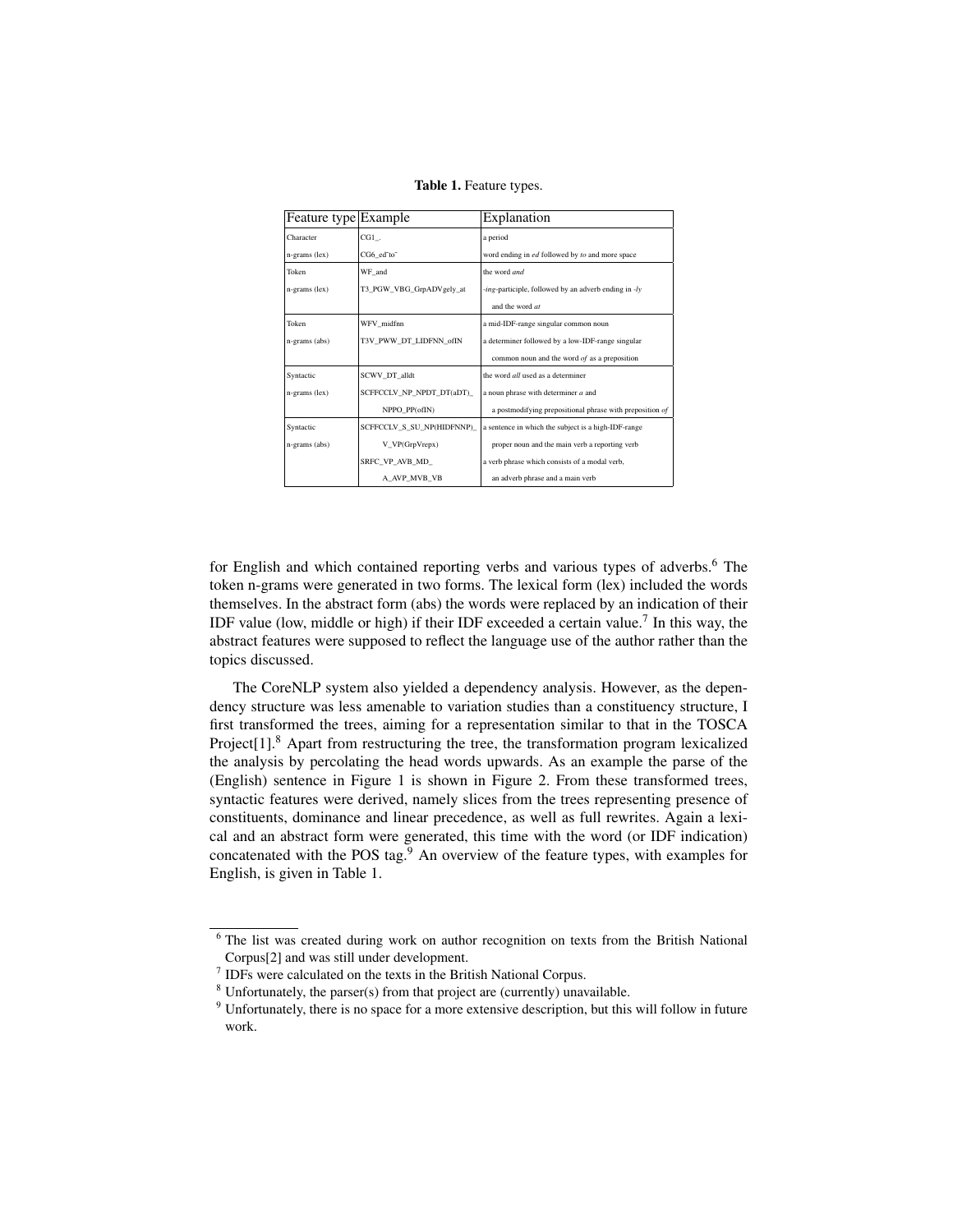```
ROOT:ROOT(<UNHEAD>) -> [ UTT NOFUpunc ]
UTTS(be) \rightarrow [SU V CS]SU:NP-NPRPNP00(Stiles) -> [ NPHD ]
      NPHD:NNP(Stiles) -> Stiles
   V:VP(be) \rightarrow [AVB MVB]AVB:VBD(have) -> had
      MVB:VBN(be) -> been
   CS:NP-NPRPNP01(one) -> [ NPDT NPHD NPPO ]
      NPDT:DT(the) -> the
      NPHD:CD(one) -> one
      NPPO:SBAR(say|GrpVrepd) -> [ S ]
         S:S(say|GrpVrepd) -> [ A V A ]
            A:TO(to) \rightarrow toV:VP(say|GrpVrepd) -> [ MVB ]
               MVB:VB(say|GrpVrepd) -> say
            A:SBARC(need) -> S \midS: S(need) \rightarrow \lceil SU \vee A \rceilSU:NP-PRPNP00(they) -> [ NPHD ]
                     NPHD:PRP(they) -> they
                  V:VP(need) -> [ MVB ]
                     MVB:VBD(need) -> needed
                  A:Sx (get) \rightarrow [ A V A A ]
                     A:TO(to) \rightarrow toV:VP(get) -> [ MVB ]
                        MVB:VB(get) -> get
                     A:AVP(out) -> [ AVHD AVPO ]
                       AVHD:IN(out) -> out
                        AVPO:PP(of|town) -> [ PREP PCOMP ]
                          PREF:IN(of) -> of
                          PCOMP:NP-NPRPNP00(town) -> [ NPHD ]
                             NPHD:NN(town) -> town
                     A:AVP(first) \rightarrow [AVHD]AVHD:RB(first) -> first
 NOFUpunc:.(.) \rightarrow.
```

```
Figure 2. Example syntactic analysis for English
```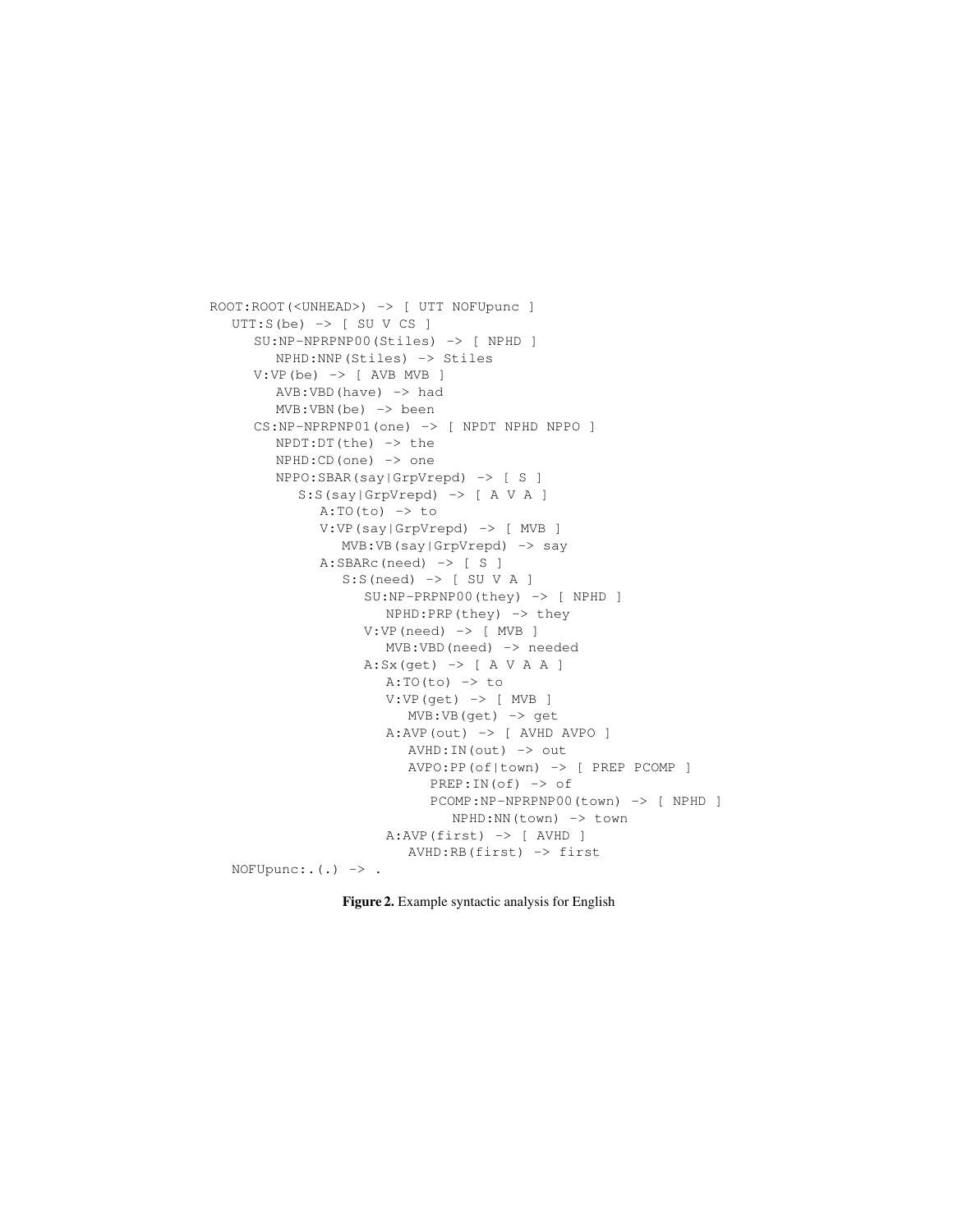Table 2. Number of features used for the problems in the training data, per language and feature type.

|         |             | Problem Number of Char n-gram Tok n-gram Tok n-gram Syn n-gram Syn n-gram |                           |       |                |                                              |
|---------|-------------|---------------------------------------------------------------------------|---------------------------|-------|----------------|----------------------------------------------|
|         | unknown     |                                                                           | $(\text{lex})$            | (abs) | $(\text{lex})$ | (abs)                                        |
|         | texts       |                                                                           |                           |       |                |                                              |
| English | $137 - 561$ |                                                                           |                           |       |                | 120-235K 119-331K 122-323K 179-426K 114-249K |
| French  | 38-430      |                                                                           | 78-214K 146-611K 130-531K |       |                |                                              |
| Italian | $46 - 196$  |                                                                           | 83-146K 174-390K 155-340K |       |                |                                              |
| Spanish | $112 - 450$ | 121-215K 274-718K 246-635K                                                |                           |       |                |                                              |

For all three Romance languages, no appropriate syntactic parser was available.<sup>10</sup> Instead, I POS-tagged the texts with FreeLing[14]. An example for French is shown on the right side of Figure 1. From this output I extracted only surface features, leading to three different feature sets. Furthermore, the token n-grams were less involved, as no word groups were present, nor IDF statistics, so that the abstract form replaced all words of open word classes.

For each problem, the system took all known and unknown texts, plus the 5,000 text background corpus, and extracted all features which occurred in at least three texts. The numbers of features for each problem and feature type (for the training data) are indicated in Table 2. The large ranges within each language were caused mostly by the greatly varying sizes of the unknown text sets, from 38 texts for problem 10 (French) to 561 for problem 1 (English).

### 3 Learning Techniques

Apart from a combination of feature types, I also used a combination of learning techniques.

### 3.1 Feature Value versus Profile Range Comparison

The Federales system built on the Linguistic Profiling system, which had been used in various studies, such as authorship recognition[4][5], language proficiency[8], source language recognition[6], and gender recognition[9]. The approach is based on the assumption that (relative) counts for each specific feature typically move within a specific range for a class of texts and that deviations from this typical behavior indicate that the deviating text does not belong to the class in question. If the frequency range for a feature is very large, the design of the scoring mechanism ensures that the system mostly ignores that feature.

<sup>&</sup>lt;sup>10</sup> This was not because no parsers existed, but because there was no time to build tranformers from the parser output to the structure I wanted for the syntactic features.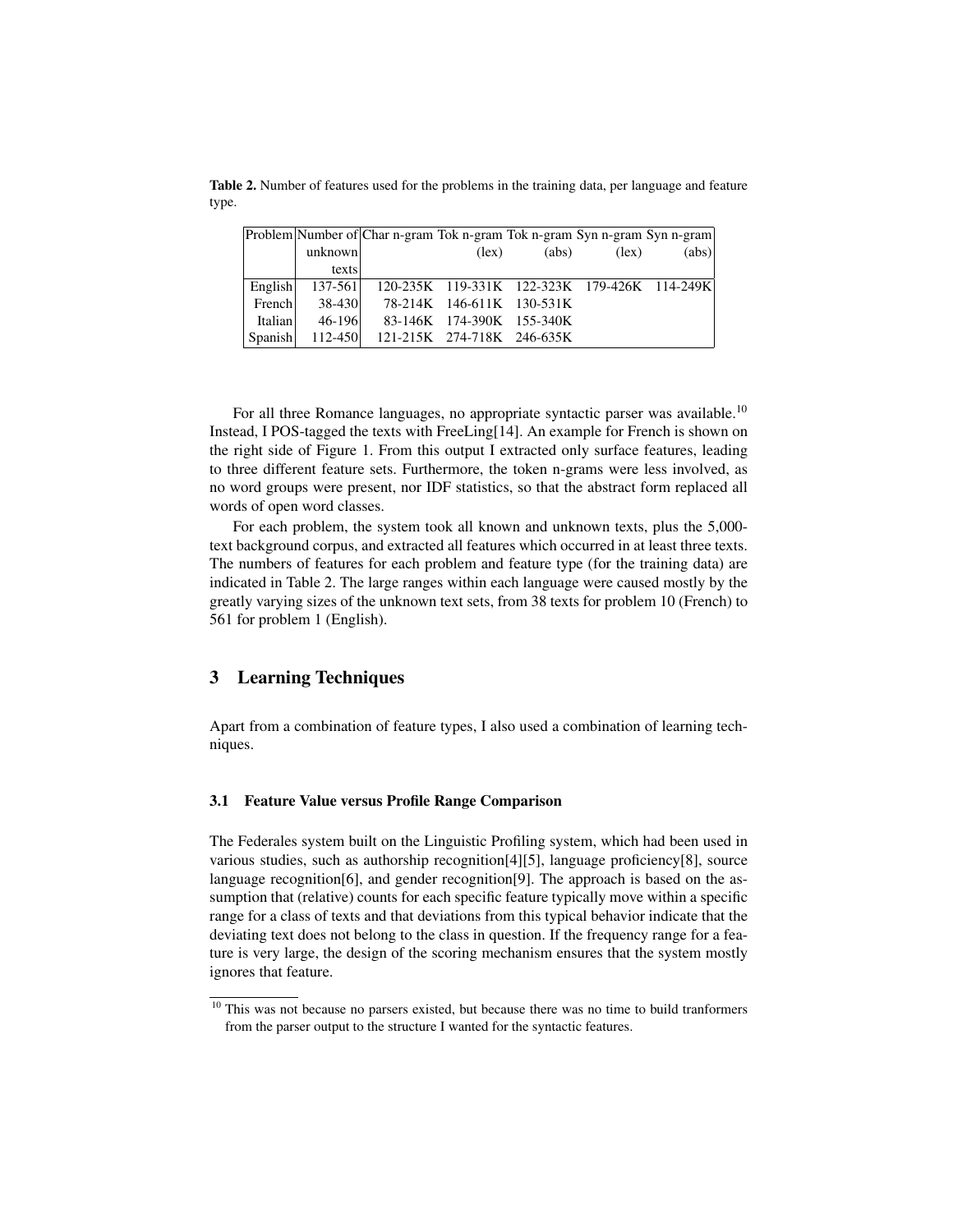For each feature, the relative counts<sup>11</sup> for all samples in the class are used to calculate a mean and a standard deviation.<sup>12</sup> The deviation of the feature count for a specific test sample is simply the z-score with respect to this mean and standard deviation, and is viewed as a penalty value. Hyperparameters enable the user to set a threshold below which deviations are not taken into account (the *smoothing threshold*), a power to apply to the z-score in order to give more or less weight to larger or smaller deviations (*deviation power*), and a *penalty ceiling* to limit the impact of extreme deviations. When comparing two classes, a further hyperparameter sets a power value for the difference between the two distributions (*difference power*), the result of which is then multiplied with the deviation value. The optimal behaviour in cases where a feature is seen in the training texts for the class but not in the test sample, or vice versa, is still under consideration. In the current task, features only seen in the training texts were counted as they are, namely with a count of 0 in the test sample; features only seen in the test sample were compared against the lowest mean and standard deviation from among the training features, which should correspond more or less to the scores for hapaxes in the training texts.

The penalties for all features are added. A set of benchmark texts is used to calculate a mean and standard deviation for the penalty totals, to allow comparison between different models. For verification, the z-score for the penalty total is an outcome by itself; for comparison between two models, the difference of the z-scores can be taken; for attribution within larger candidate sets (as in the current task), the z-scores can be compared. In all cases, a threshold can be chosen for the final decision.

Even though optimal settings for one author were often bad settings for another author, I started with the fallback strategy of using a single, basic choice for the hyperparameters, namely no smoothing threshold, no deviation or difference power (i.e. power 1), and a penalty ceiling of 10. The next step, automated tuning, did not take place anymore, due to lack of time.

#### 3.2 Support Vector Regression

As a second learning method to assign feature vectors to classes, I used Support Vector Regression as provided by the libsvm package[3]. For each author, vectors for known texts of the author were given class 1 and vectors for texts by other authors with class -1. svm-scale was used with its default settings. Here too, a single, simple list of hyperparameters was used:  $\nu$ -regression with an RBF kernel, and the defaults for cost ( $c = 1$ ) and gamma ( $\gamma = 1/number\_of\_features$ ); only  $\nu$  was set other than the default (0.1) versus a default of 0.5). To correct for a bias towards positive or negative examples because of different numbers of texts in the two classes, the hyperparameter  $w$  was used, with weights that exactly compensated for class size. By choosing regression, I received a score rather than a decision on the class, which could then be used in further processing.

 $\frac{11}{11}$  I.e. the absolute count divided by the corresponding number of items, e.g. count of a token in a text divided by that of all tokens within the text, or a character n-gram count divided by the number of characters in the text.

 $12$  Theoretically, this is questionable, as most counts will not be distributed normally, but the system appears quite robust against this theoretical objection.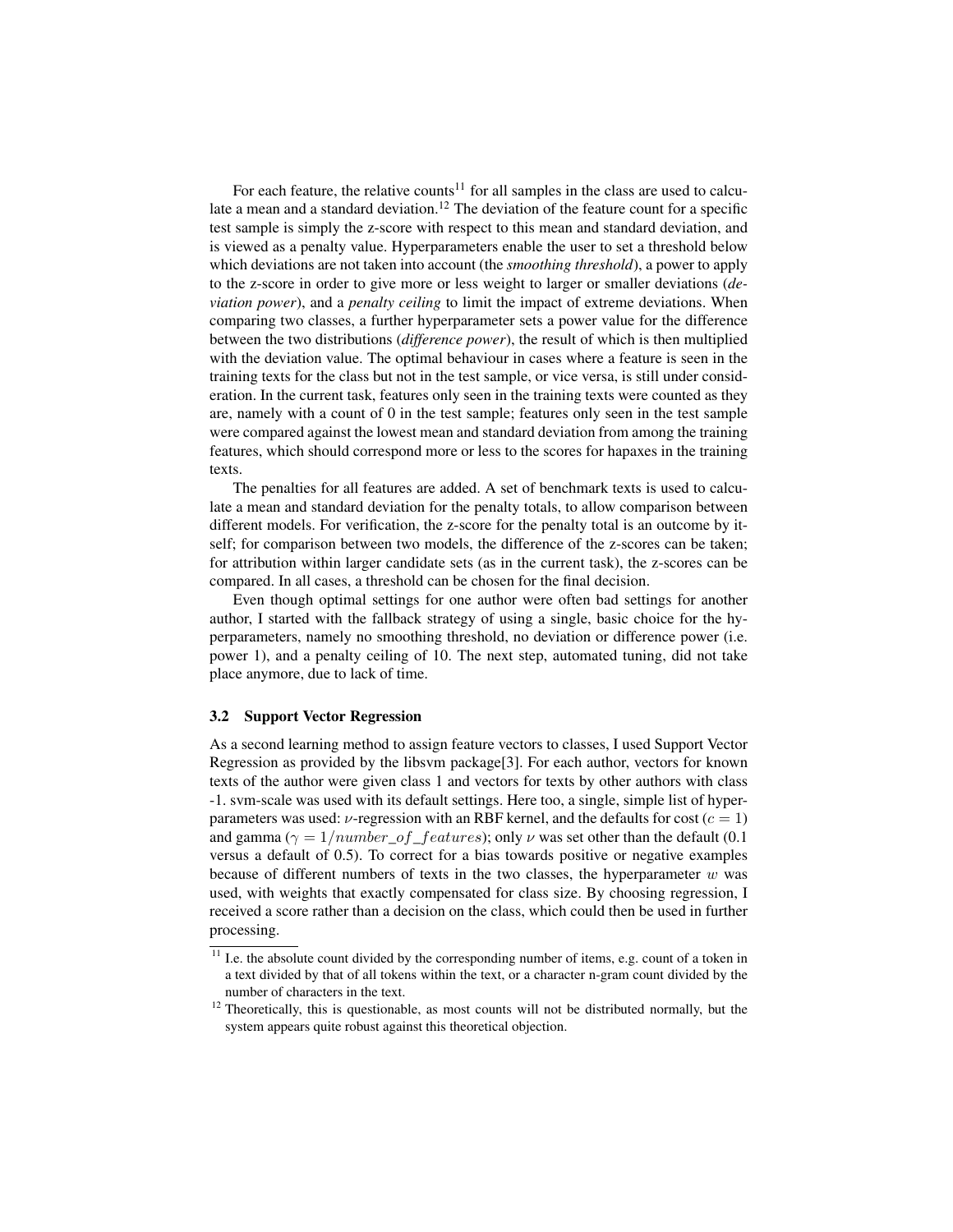#### 3.3 Sample Score Combination

After all ten/six individual component runs, the component scores for each were normalized by factoring in a linear model which predicted the component score on the basis of the average component scores for the models and test samples in question, plus the number of feature comparisons made during scoring. The adjusted component score was the deviation from the predicted value. Finally, all adjusted component scores were normalized to z-scores with regard to all observed adjusted component scores for a model and with regard to all observed adjusted component scores for a test sample. These normalized component scores allow for an intuitive interpretation and provide comparability between different author models. The latter goal was needed here both for selecting a common threshold for verification and for score combination of the various components. In addition to the two individual normalized component scores (wrt model and wrt sample), their sum was also calculated. Which of these three normalized scores was used, depended on the phase in the attribution (cf. Section 4).

### 4 Complete System

After the normalized scores (henceforth simply "scores") for each feature set and learner became available, the system needed to combine these to determine an attribution for each text. This was done in several phases.

#### 4.1 Phase 1: Cross-Genre Attribution

In the first phase, the system examined the scores produced by the various models so far. On the basis of the sum of all individual scores,  $^{13}$  a ranking of potential authors was produced. If the attribution task were a closed one, the first ranked author could now be selected. However, the test texts also included texts by other than the nine known authors. This meant that a decision had to be made whether or not to attribute to a known author at all.

For this, a number of statistics were calculated per test sample. For each potential author, these were: the mean of the reciprocal rank, the mean of the score, the mean of the distance to the score of the top-ranked author, and the highest and lowest score reached. For the sample as a whole, these were: the sum of the various best scores and distance in the individual models, plus the highest values for the five author statistics. Finally, the first principal component of a PCA of the seven whole-sample statistics was added.<sup>14</sup>

In the various phases, all of the whole-sample statistics, apart from the reciprocal rank, were used for comparisons against thresholds to determine whether or not to accept the top-ranked author for attribution. The thresholds were set manually per language, in such a way that the average evaluation score over all 45 authors was optimized.<sup>15</sup> My hope was that possibly overtraining in this threshold selection process

<sup>&</sup>lt;sup>13</sup> To be exact, the normalized scores with regard to both model and sample.

<sup>&</sup>lt;sup>14</sup> The rotation to calculate this value was based on the known samples and applied to the test samples.

<sup>&</sup>lt;sup>15</sup> This manual tuning process too should be, but has not yet been, automated.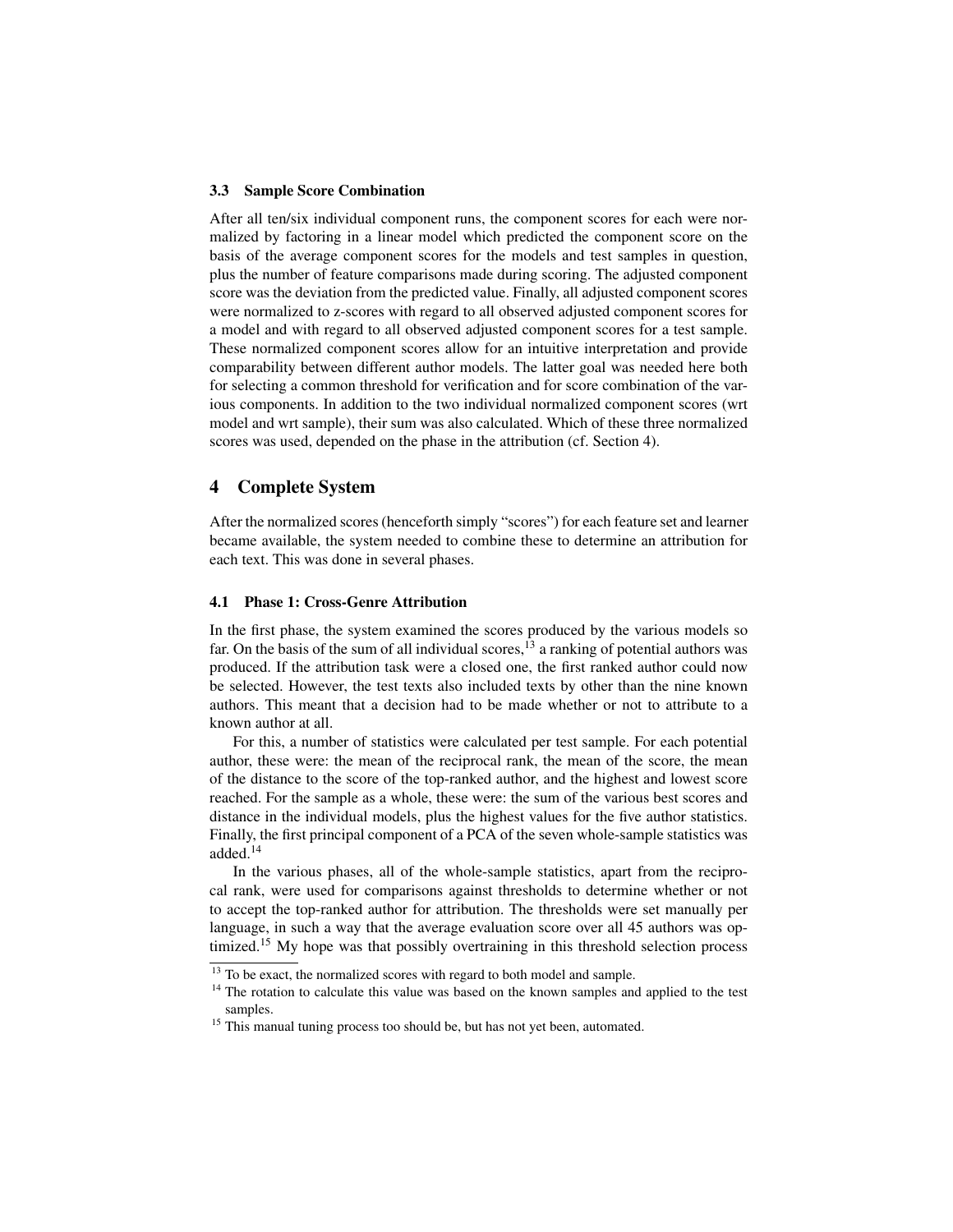would be of an acceptable level, seeing that the selected thresholds were chosen for 45 different authors each in five different fandoms.<sup>16</sup>

#### 4.2 Phase 2: Selecting Training Texts for In-Genre Attribution

The next step was to build an in-genre attribution process for those authors for which sufficient in-genre texts had been identified. If at least four texts were attributed to an author in phase 1, these texts were used to build in-genre models, with which the same set of suggested texts were scored.<sup>17</sup>

These scores were then transformed to z-scores with regard to all text scores for the author in question and then sorted from high to low. Texts were removed from the set if a) they had a z-score lower than -2 and/or b) they were in the second half of the ranking and the gap to the next higher z-score was greater than 1. The second criterion was to correct for the situation where another author (known or unknown) was being falsely accepted as well. This correction fails if the authors are too much alike, but also if more samples from the unwanted author were included than by the wanted author.<sup>18</sup>

The texts which were not removed were next used to build full in-genre attribution models. In addition, they were marked for final attribution to their respective authors.

### 4.3 Phase 3: In-Genre Attribution

On the basis of the texts selected in phase 2, the system now created an attribution model for each author for whom at least three in-genre texts were left. For the other authors, the cross-genre models were reused. With these new models, all unknown texts were processed in the same way as in phase 1, except that now only the normalized scores with regard to the sample were used (and no longer adding those for the models), and other thresholds were chosen.

The texts attributed to any of the in-genre models were marked for final attribution to the corresponding authors. All other texts were marked as NOT belonging to any of these authors and referred to phase 4, where they could be attributed to one of the other authors or remain unattributed.

#### 4.4 Phase 4: Cross-Genre Attribution of Underrepresented Authors

For this final attribution phase, the results of phase 1 were reused, but also using the normalized scores with regard to the sample.

All authors processed in phase 3 were struck from the rankings and the top-ranking remaining author was examined. If his/her mean and/or lowest scores over the individual runs was over selected (language-dependent) thresholds, he/she was selected for final attribution of the text in question. If not, the text remained unattributed.

<sup>&</sup>lt;sup>16</sup> After receiving the test results, I must conclude that this was not the case, and that authordependent hyperparameter and threshold selection is indeed needed (cf. Section 6). Furthermore, in the circumstances, reporting on the manually selected thresholds does not seem worthwhile.

<sup>&</sup>lt;sup>17</sup> For reasons of processing time, support vector regression was not included in this phase.

<sup>&</sup>lt;sup>18</sup> I hoped the task organisers were not too cruel in their text selection, in which case random selection should be on my side.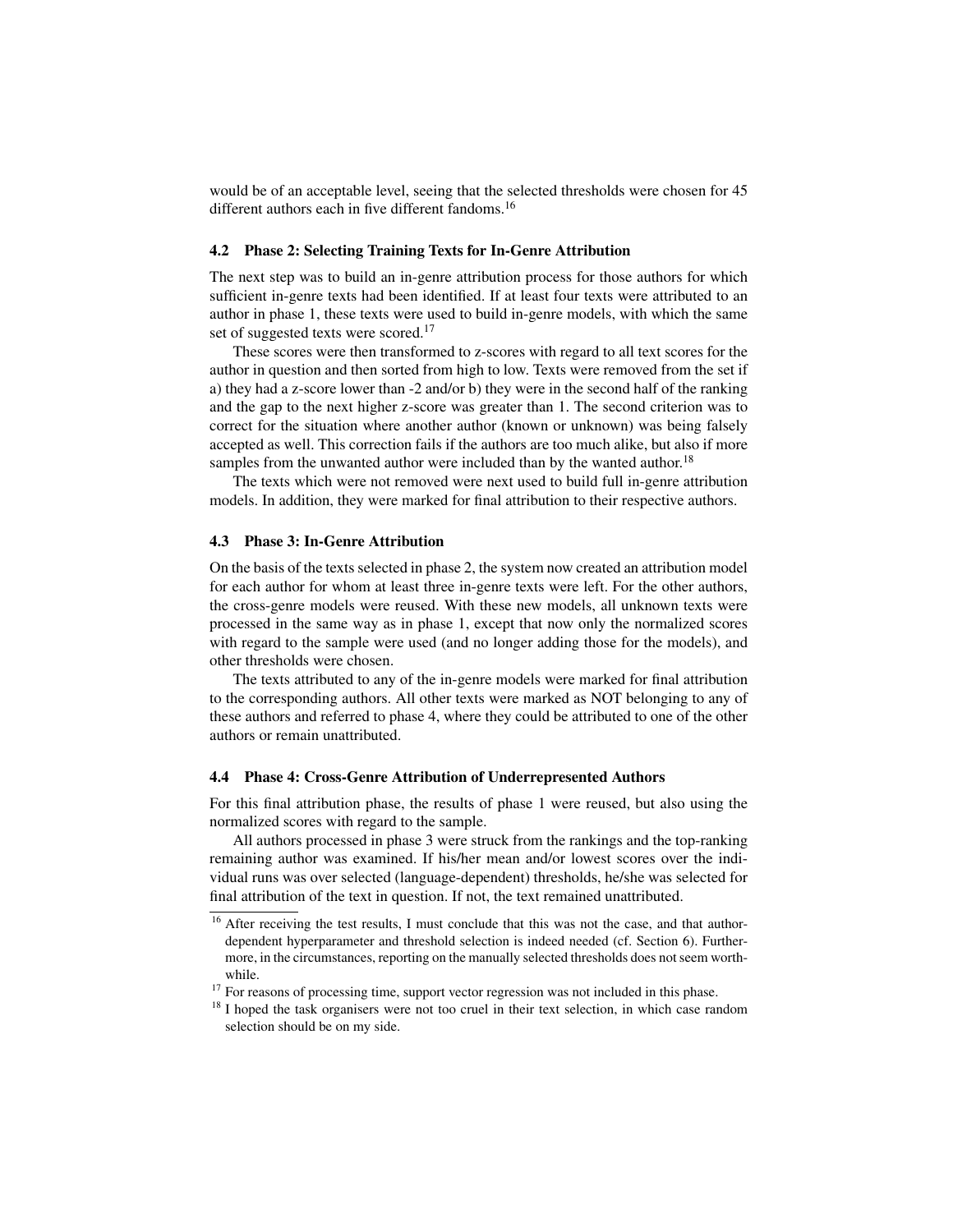| Problem      | Precision Recall |                         | F1          |               | <b>SVM</b> Compression Impostor |       |
|--------------|------------------|-------------------------|-------------|---------------|---------------------------------|-------|
| $1$ (en)     | 0.803            | $0.716$ 0.751 0.711     |             |               | 0.682                           | 0.699 |
| $2$ (en)     | 0.667            | $0.633$   0.629   0.444 |             |               | 0.336                           | 0.396 |
| $3$ (en)     | 0.652            | $0.583$   0.572   0.491 |             |               | 0.501                           | 0.428 |
| $4$ (en)     | 0.378            | 0.729                   | 0.451 0.277 |               | 0.490                           | 0.471 |
| $5$ (en)     | 0.641            | 0.580                   | 0.583 0.474 |               | 0.340                           | 0.272 |
| Overall (en) |                  |                         |             | 0.597 0.479   | 0.470                           | 0.453 |
| 6(fr)        | 0.742            | 0.701                   |             | 0.693 0.702   | 0.691                           | 0.564 |
| 7(fr)        | 0.519            | 0.570                   | 0.504 0.499 |               | 0.542                           | 0.450 |
| 8(fr)        | 0.628            | $0.596$   0.658   0.505 |             |               | 0.492                           | 0.384 |
| 9(fr)        | 0.653            | $0.688$ $ 0.579 0.593$  |             |               | 0.608                           | 0.265 |
| 10(fr)       | 0.410            | 0.635   0.447   0.442   |             |               | 0.501                           | 0.393 |
| Overall (fr) |                  |                         |             | 0.576 0.548   | 0.567                           | 0.411 |
| $11$ (it)    | 0.857            | 0.751                   | 0.763 0.651 |               | 0.595                           | 0.441 |
| $12$ (it)    | 0.636            | 0.662                   | 0.631 0.599 |               | 0.508                           | 0.561 |
| $13$ (it)    | 0.675            | 0.830                   | 0.706 0.687 |               | 0.731                           | 0.543 |
| $14$ (it)    | 0.694            | $0.676$ 0.680 0.583     |             |               | 0.780                           | 0.553 |
| $15$ (it)    | 0.841            | 0.857                   |             | 0.840 0.760   | 0.712                           | 0.360 |
| Overall (it) |                  |                         |             | 0.724 0.656   | 0.665                           | 0.492 |
| $16$ (sp)    | 0.928            | 0.835                   |             | 0.875 0.767   | 0.705                           | 0.668 |
| $17$ (sp)    | 0.909            | $0.818$   0.831   0.581 |             |               | 0.623                           | 0.351 |
| 18 (sp)      | 0.861            | $0.914$   0.874   0.713 |             |               | 0.659                           | 0.549 |
| 19 (sp)      | 0.749            | $0.745$   0.732   0.559 |             |               | 0.403                           | 0.312 |
| 20 (sp)      | 0.443            | 0.585                   |             | $0.417$ 0.515 | 0.223                           | 0.323 |
| Overall (sp) |                  |                         |             | 0.746 0.627   | 0.523                           | 0.441 |
| Overall      |                  |                         |             | 0.656 0.578   | 0.556                           | 0.449 |

Table 3. Results on the training set, compared to three baselines.

## 5 Results

The evaluation measure for the PAN2019 attribution task was the open-set macroaveraged F1 score, which was calculated over the training classes without the "unknown" class, but counting false accepts of unknown-class texts against precision[13].<sup>19</sup> Evaluation with the provided python script of my system's results on the training set yielded the scores listed in Table 3. Also in Table 3 are the Macro-F1 scores for three baseline systems, for the description of which I refer the reader to  $[10]$ <sup>20</sup>

For the training material, my system outperformed the three baselines, but with substantial variation per problem (and even more so per author, but those results are not shown here for lack of space). It is positive that the largest improvement with regard to the baselines was for English, where overall the system reached a 25% gain in Macro-F1 over the best baseline (SVM). This is the language I have mostly been

<sup>&</sup>lt;sup>19</sup> As the Macro-F1 was taken as an average over all F1, and not calculated from the Macro-Precision and the Macro-Recall, the Macro-F1 could be lower than the two others.

 $20$  I did not actually run the baseline systems myself, but these measurements were provided by Mike Kestemont, for which I thank him.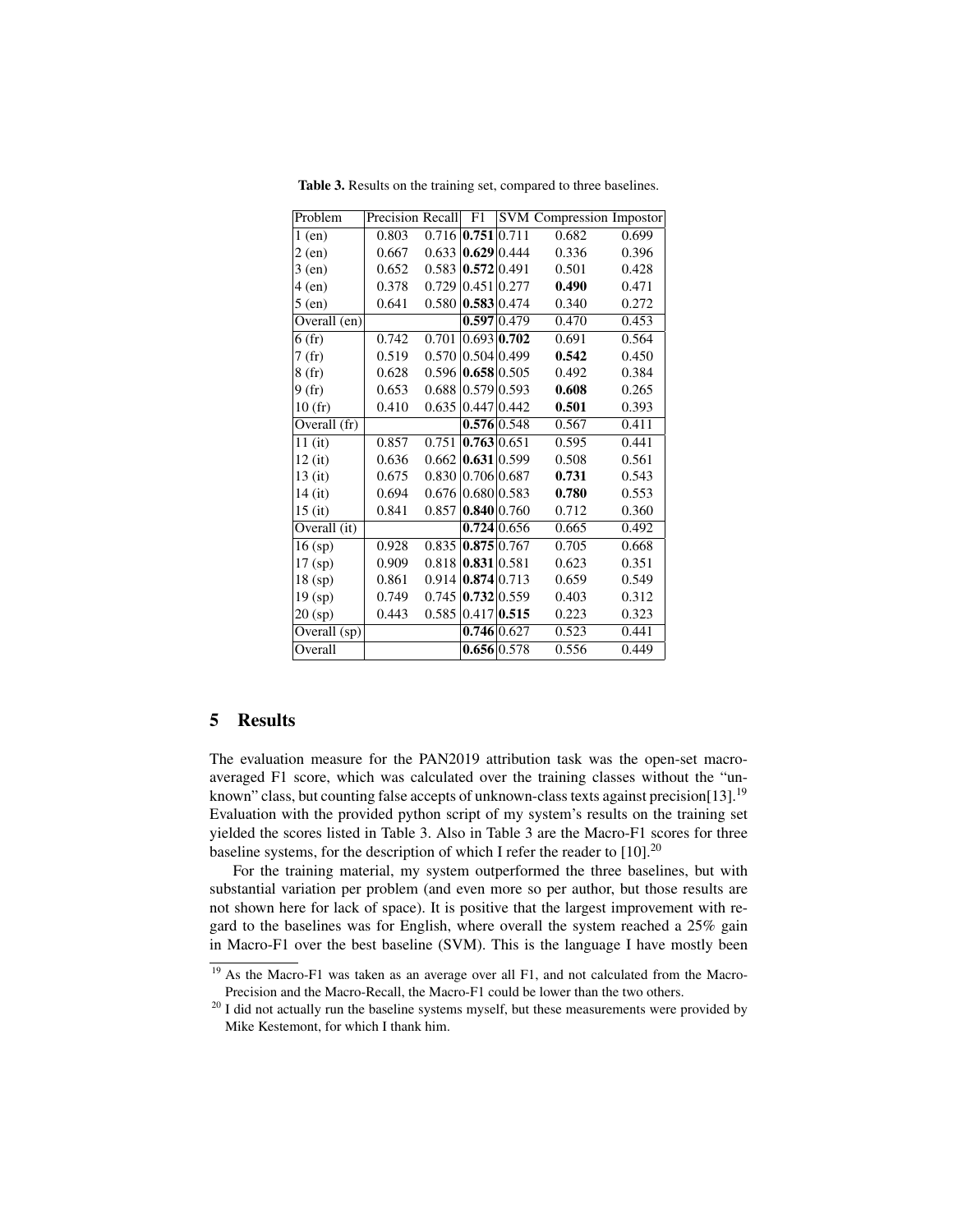working on so far and this is the language for which the syntactic features could be used. For the Romance languages, my system was much less evolved. For Spanish, the relative performance (19% performance gain over again SVM) was therefore rather satisfying. Apparently, the syntactic structure used for English is reflected sufficiently in the morphology here. Italian was somewhere in between, with 9% gain, this time over compression. But French was apparently a serious problem, with a gain of only 1.5% (over compression) and a best score only for problem 8.

For the test material, the system performed much worse. For English, the Macro-F1 of 0.532 was only 8% over the compression baseline (0.493). For French, my 0.554 was even lower than compression's 0.595. For Italian, the test run went better than the training run, with 0.653 and a 12.5% improvement over the best baseline (0.580, again compression). For all three languages, the best scores were much higher: English 0.665, French 0.705 and Italian 0.717, all by "muttenthaler". Spanish was an exception, with SVM as the best baseline (0.577) and "neri" the best participating system (0.679), so that my 0.652 ended up on rank 3 with 13% over SVM, still lower than the training performance.

### 6 Conclusion

For the PAN2019 Cross-Domain Authorship Attribution task, I built a system combining various feature types and two classification methods, and furthermore attempting to apply in-genre models when enough training texts could be identified in the cross-genre recognition. Under pressure of the shared task deadline, after losing too much time on building an integrated system that could run on TIRA, automation of the tuning procedure for hyperparameters and thresholds was no longer possible, and suboptimal values had to be used.

On the training set, the system outperformed three baselines, but with varying margins. The largest margin was for English, for which my software was the most developed and the features included ones derived from full syntactic analysis trees. On the test set, performance varied. In relation to the baselines, there was a drop for English  $(+25\%$  for training to  $+8\%$  for test), French  $(+1.5\%$  to  $-7\%)$  and Spanish  $(+19\%$  to +13%), but an improvement for Italian  $(+9%$  to  $+12.5%$ ). In relation to the best systems (for each language), however, we see bad scores for English (-20%) and French (-21.5%), slightly better scores for Italian (-9%), and acceptable scores for Spanish (- 3%).

Given the large variation in relative scores, it would seem that success or failure with the single settings option is largely a matter of luck. The settings may work or they may not. This is clearly not an acceptable situation and automated hyperparameter tuning is a matter of utmost urgency. Once this is in place, I can also turn my attention to the relative contributions of the various feature types and components, as well as the partial in-genre attribution, which would be rather meaningless at the moment.

Obviously, careful analysis of the results is only possible with access to the test data. But I would like to go further and express the hope that the organisers will release even more fandom data, as this would allow a more detailed mapping of the behaviour of authors across (fiction) genres, which was not possible with the current selection. Once